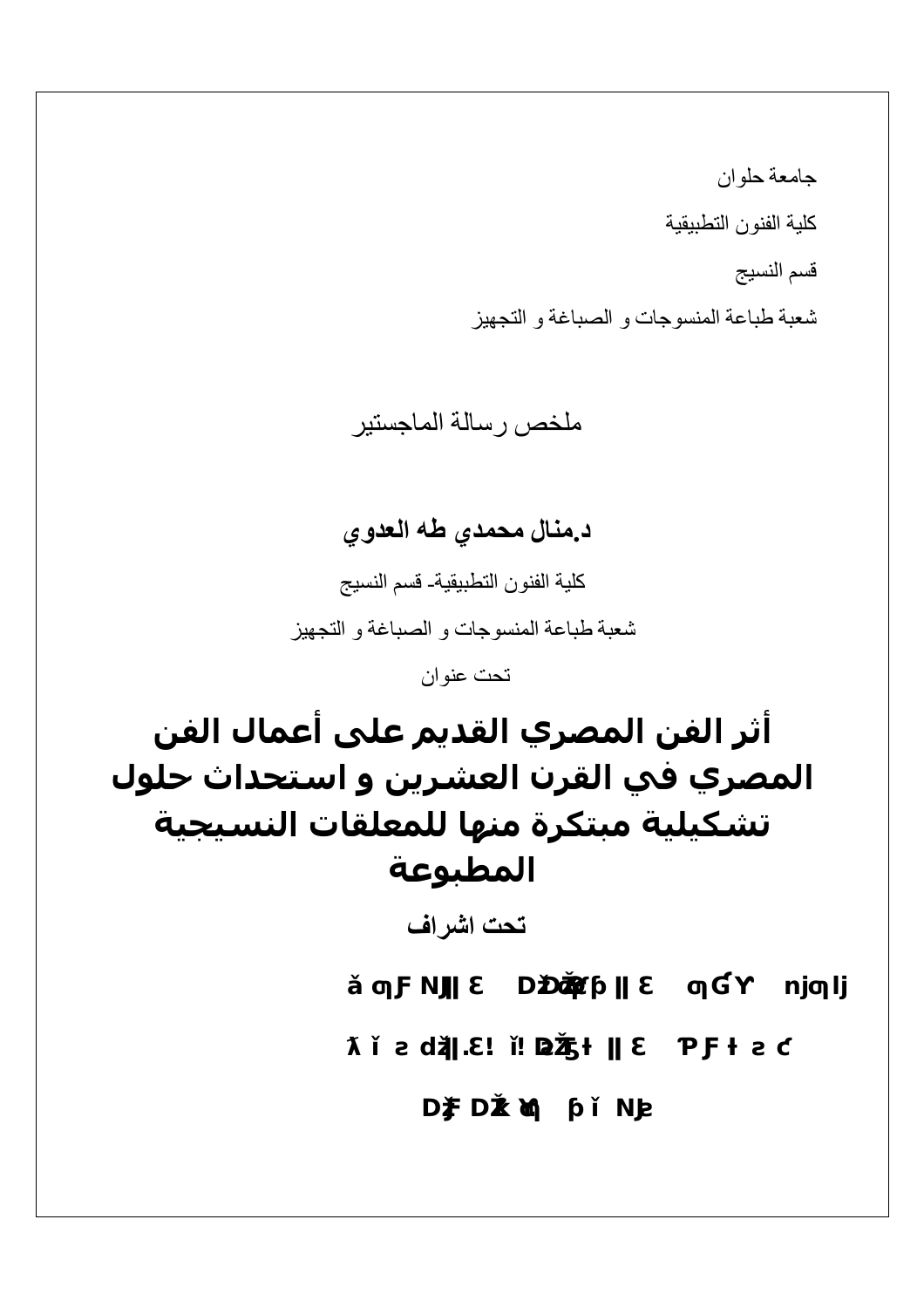یعتبر الفن المصري القدیم المؤشر الصادق للحضارة المصریة القدیمة ، و تقع قصة الفن في مصر القدیمة في أربعة فصول الأول خاص بالدولة القدیمة و الثاني یمثل الدولة الوسطى أما الثالث فیخص الدولة الحدیثة و الرابع یختص بإحیاء التراث القدیم الذي تمثلھ الحیاة في العصر الصاوي و ھو إحیاء و عودة إلى الدولة القدیمة .

و لقد أنبرى الفنان الفرنسي أندریھ لوت للتعرف على ھذا الفن رسما و تكوینا و تلوینا و أنتھى إلى أراء لم یسبق إلیھا و لم یجرؤ غیره قبلھا أن یبدیھا .

و لقد كتب جاك فاندییھ عالم الآثار المصریة اننا الآن ىلنملك أن نقول أن المصریین كانوا الرواد الأول للمدرسة التكعیبیة و المدرسة الوحشیة و إنھم أول من ابتكر الطبیعة الصامتة.

و عندما بدأت الحركة التشكیلیة الحدیثة في مصر مع بدایات القرن العشرین تحقق الإنسجام الباھر بثین الحیاة القومیة و الأثر الفني حین أقام المثال مختار تمثال نھضة مصر.

ھدف البحث:

**ŭ**∰ŭ∰ŭ∰ŭ∰ŭ∰ŭ∰ŭ∰ŭ∰ŭ∰ŭ∰ŭ∰ŭ∰ŭ∰ŭ∰ŭ∰ŭ∰ŭ∰

- الدراسة الفنیة التحلیلیة للعناصر الفنیة المصریة القدیمة في الدولة الحدیثة
- دراسة و تحلیل الأعمال الفنیة لعدد من الفنانین المصریین بالقرن العشرین التي تأثرت بالفن المصري القدیم.
- استحداث حلول تشكیلیة مستمدة من الدراسات السابقة و مستوحاة من العناصر و الأسالیب الفنیة المصریة القدیمة و تنفیذ نماذج مطبوعة لتصمیمات المعلق النسجي المطبوع فروض البحث -:
- یفترض البحث أن ھناك مجالا واسعا لدراسة العناصر و الأسالیب الفنیة المصریة القدیمة في عصر الدولة الحدیثة.
- إن العدید من الفنانین المصریین بالقرن العشرین قد تأثروا بشكل أو بآخر بالفن المصري القدیم
- إن دراسة الرؤیة الحدیثة للفن المصري القدیم یساعد على استحداث حلول تشكیلیة معاصرة
- انھ یمكن الأستفادة من الدراسات السابقة بالأسالیب و التقنیات الحدیثة في إخراج معلقات نسجیة مطبوعة.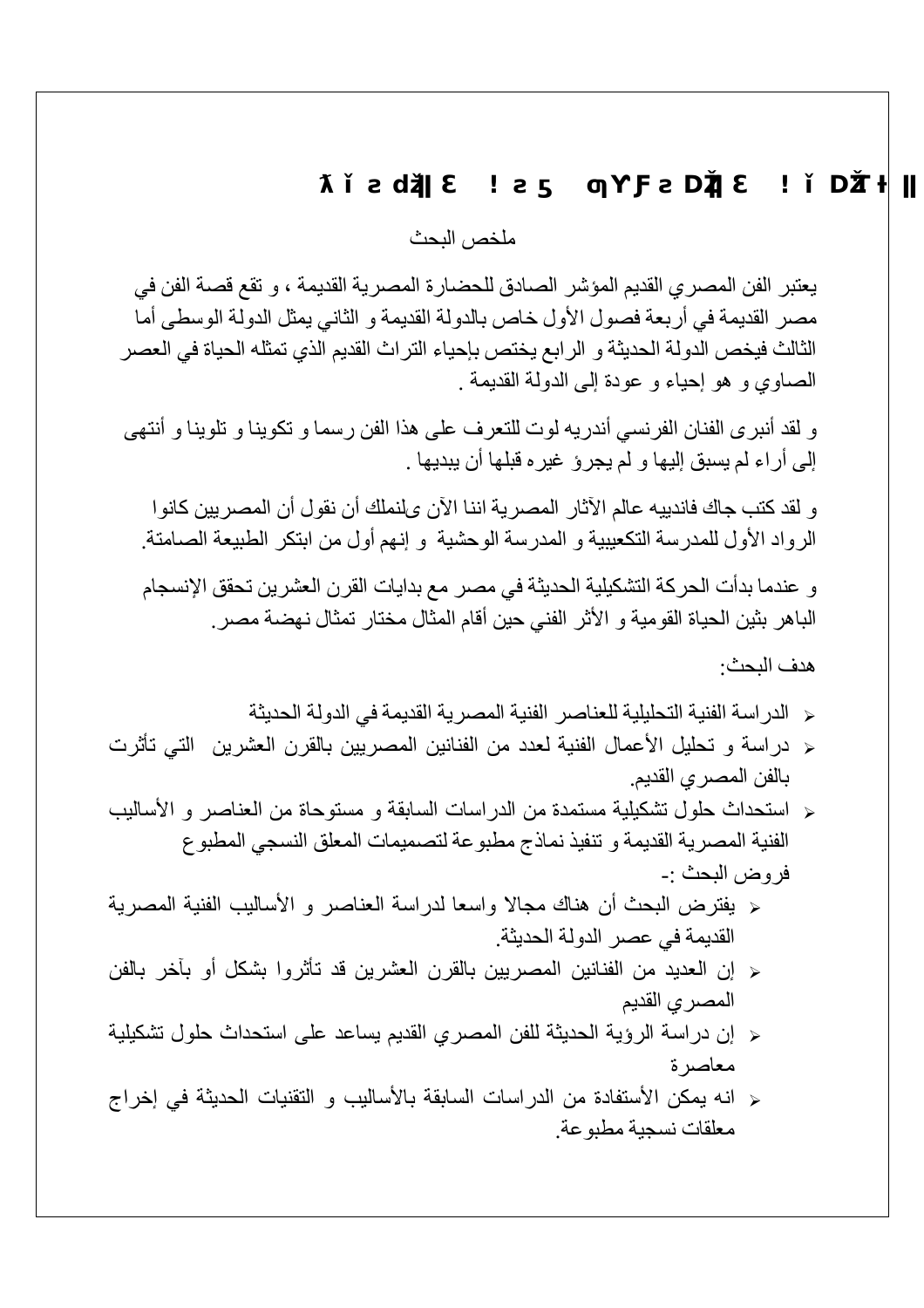منھجیة البحث -:

#### یعتمد البحث على:

-١ المنھج التاریخي في تتبع العناصر الفنیة المصریة القدیمة في عصر الدولة الحدیثة. -٢ المنھج التحلیلي الفني في دراسة الأعمال التشكیلیة المتأثرة بالفن المصري القدیم. -٣ المنھج الفني التطبیقي في دراسة و استحداث حلول مبتكرة لطباعة المعلقات المنسوجة. نتائج البحث-:

- -١ أثبت الباحث أن ھناك العدید من الفنانین المصریین بالقرن العشرین قد تأثرت أعمالھم بالفن المصري القدیم و ظھر ذلك من خلال التحلیل الفني لأعمالھم.
- -٢ استحداث حلول تشكیلیة معاصرة مستلھمة من العناصر الفنیة المصریة القدیمة و مستفیدة من الأسلوب الفني القدیم و الأسلوب الفني الخاص بفناني القرن العشرین المصریین المتأثرین بالفن المصري القدیم.
	- -٣ إخراج التصمیمات في شكل معلقات نسجیة مطبوعة بأسلوب الباتیك الشمعي.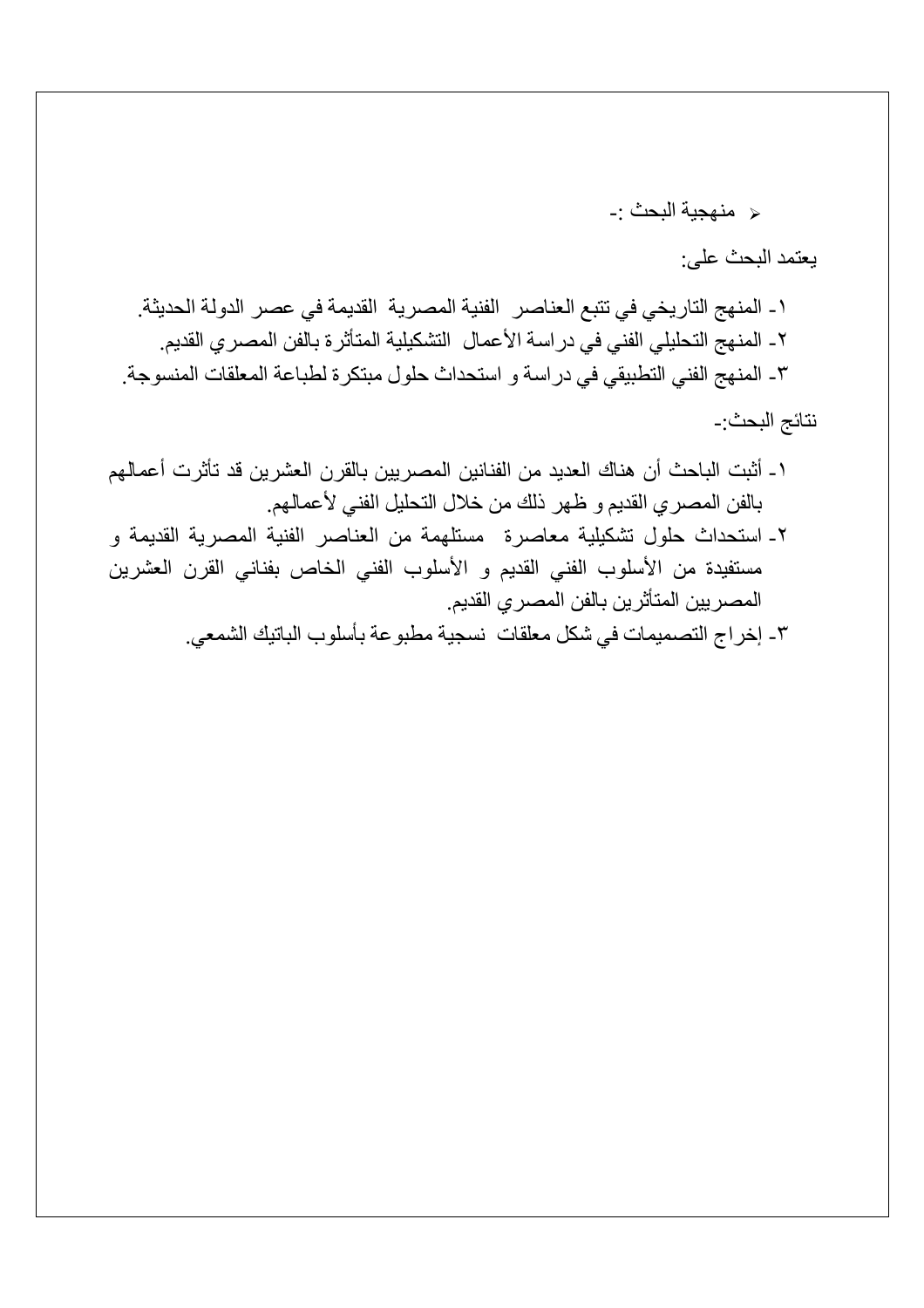Helwan University

Faculty of Applied Arts

Textiles Department

Textile Printing ,Finishing ,and Dyeing section

## **Effect of Ancient Egyptian Art on Twentieth Century Egyptian Art and creating Designs Inspired From it Suitable For Printing Textile Hangings.**

**Thesis Presented by** 

**Researcher: Manal Mohamady Taha El-Adawy**

**To fulfil requirement to attain**

**M.SC. degree in Applied Arts**

**Supervisors**

#### **Prof.Dr.Hoda A.R.Al-Hady**

**Design Prof…Textile Department**

**Dr. Sohir M. Osman**

**Design Assistant Prof…Textiles Department**

**1996**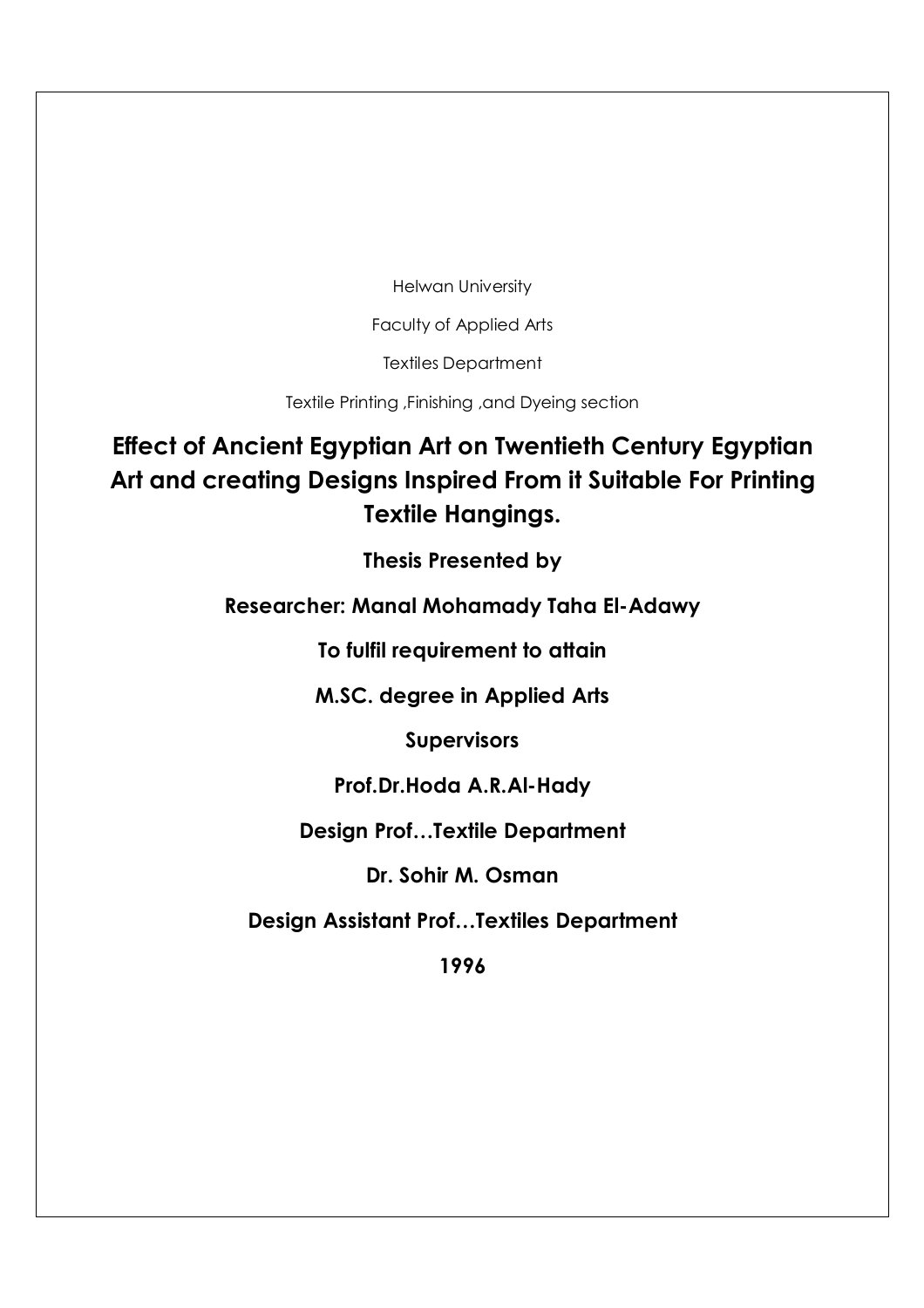#### **Summery of the Research**

**Ancient Egyptian art is considered the true indication of ancient Egyptian civilization.**

**The story of art in ancient Egypt is composed four sections:**

**The first section concerning the Old Kingdom, the second represents the Middle Kingdom ,The third about the New Kingdom and the fourth connected to revival of ancient legacy represented by the life in the Sais period, which is a revival of the old kingdom.**

**The French artist Andre Lut pioneered to know about this Art as drawing , composition and coloring , and he arrived at opinions not preceded before him and which no one else than him could dare to express it.**

**Jacques Vandier the Egyptologist wrote "we can say now that Egyptian were the first pioneer of Cubic school and school of Fauvism and they were the first to create still-life.**

**When the modern plastic art movement started in Egypt , during the early years of the twentieth century, the great harmony between the national life and art works was established when Mokhtar the great Egyptian sculptor esected the statue " Renaissance of Egypt "**

**The Research Objectives:**

- **1- Analytical artistic study of ancient Egyptian art elements in "the New Kingdom".**
- **2- Study and analysis of works of art of the Egyptian artists in the twentieth century which where influenced by ancient Egyptian art.**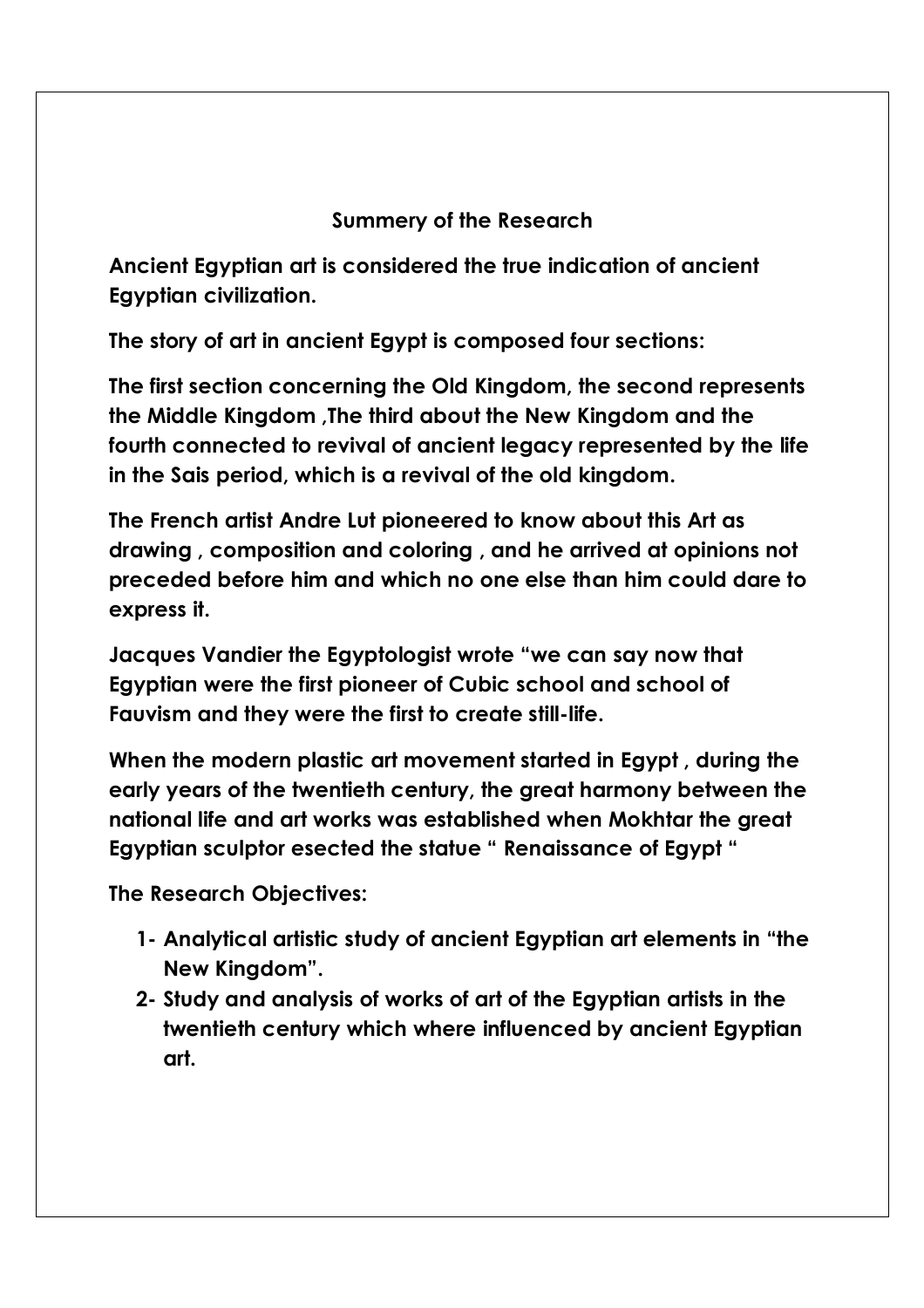**3- Creation of plastic solutions taken from previous studies and inspired from element and ancient Egyptian artistic styles and printing patterns for the design of printed wall hangings.**

**Hypothesis of Research:** 

- **1- It is presumed that there is a vast field to study the element and styles of the ancient Egyptian art of the New Kingdom.**
- **2- Several of the twentieth century Egyptian artist were influenced to a certain extent in a way or other by the ancient Egyptian art.**
- **3- Study of modern vision of ancient Egyptian art helps to create contemporary plastic solutions.**
- **4- It is possible to use the previous studies and by means of modern methods and techniques to print textile hangings.**

**Methodology of the Research:**

**The research depends upon :**

- **1- The historical methodology to follow up the ancient Egyptian artistic elements in the period of the 'New Kingdom"**
- **2- Analytical artistic methodology in studying plastic works influenced by ancient Egyptian art.**
- **3- Applied artistic methodology in study in &creation of invented solutions for printing textile hangings.**

**Finally the researcher showed results of the research which are:**

- **1- There a vast field of studing the elements &artistic styles to treat ancient Egyptian artistic element already shown by the researcher.**
- **2- Researcher proved that there are Several Egyptian artist in the twentieth century who were affected by ancient Egyptian art , which appeared from the artistic analysis of their art works .**